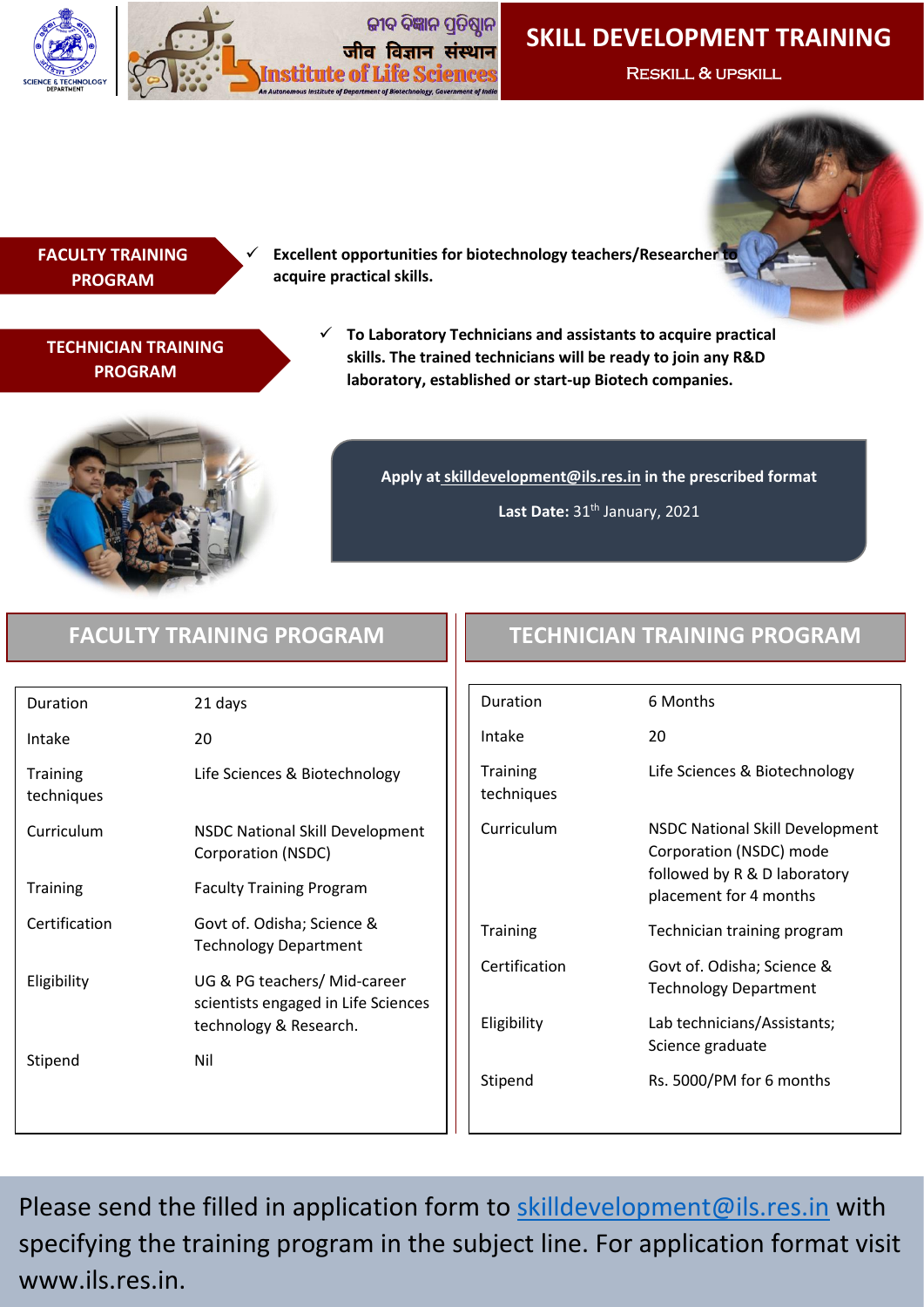Application no (for office use only):

## ---------------------------------------------------------------------------------------------------------------

# **INSTITUTE OF LIFE SCIENCES, BHUBANESWAR**



Self-attested photograph

(3.5 X 4.5 cm)

(An Autonomous Institute under the Department of Biotechnology, Govt. of India)

# **Application for Faculty/teacher's Training program**

# **Last date of application (31/01/2021)**

| Advertisement Number and |
|--------------------------|
| ⊅ate                     |
|                          |

| 1. Full name (Capital Letter): |
|--------------------------------|
|--------------------------------|

- 2. Name of Father/Husband:
- 3. Gender:
- 
- 4. Date of birth:  $\frac{\text{Age as on } 31.01.2021:}{\text{Age as on } 31.01.2021:}$
- 5. Marital status:
- 6. Address for correspondence:
- 7. Permanent address:
- 8. Contact no.:
- 9. Email:
- 10. Category: General/SC/ST/OBC (mark as applicable):
- 11. Physically handicapped (Yes/No):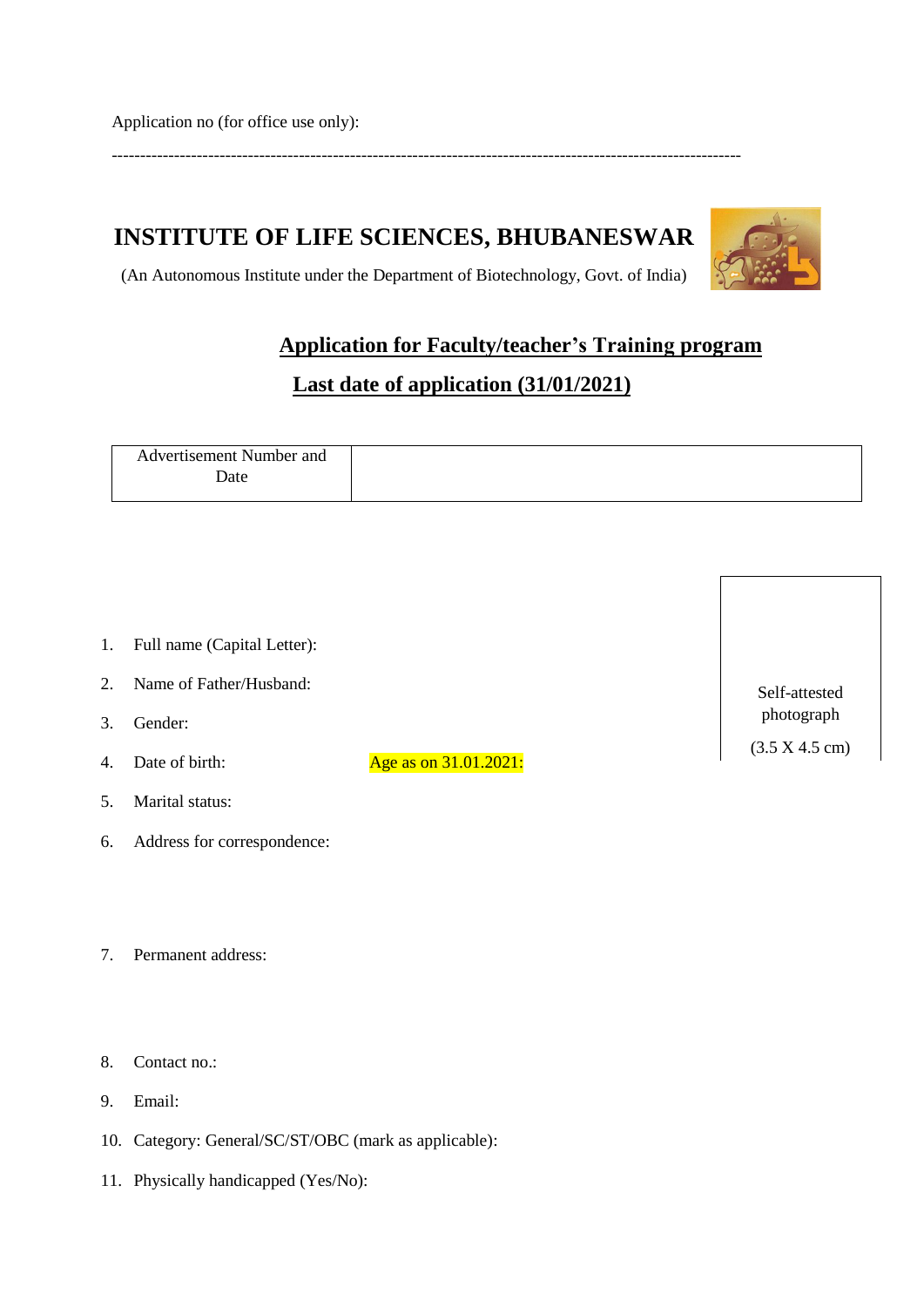12. Details of Payment: (Please make the payment through the link below select-others in the dropdown menu)<https://easypay.axisbank.co.in/easyPay/makePayment?mid=NDIwODY=>

Amount: Rs. 200/-<br>
Date: Transaction No.:

#### 13. Educational qualification:

| Qualification | Board/University | Year of | Subjects | % of marks/ |
|---------------|------------------|---------|----------|-------------|
|               |                  | Passing |          | <b>CGPA</b> |
|               |                  |         |          |             |
|               |                  |         |          |             |
|               |                  |         |          |             |
|               |                  |         |          |             |

#### 14. Experience details (if any):

| Sl. No. | Post Name | Name of Organization | Duration of Work | Nature of Job |
|---------|-----------|----------------------|------------------|---------------|
|         |           |                      |                  |               |
|         |           |                      |                  |               |
|         |           |                      |                  |               |

15. Any other details in support of your application:

16. Name and contact details of two referees:

A.

B.

#### 17. Check list of attached documents:

| Sl. No. Document description               | Tick here |
|--------------------------------------------|-----------|
| Master's degree mark sheet & Certificate   |           |
| Bachelor's degree mark sheet & certificate |           |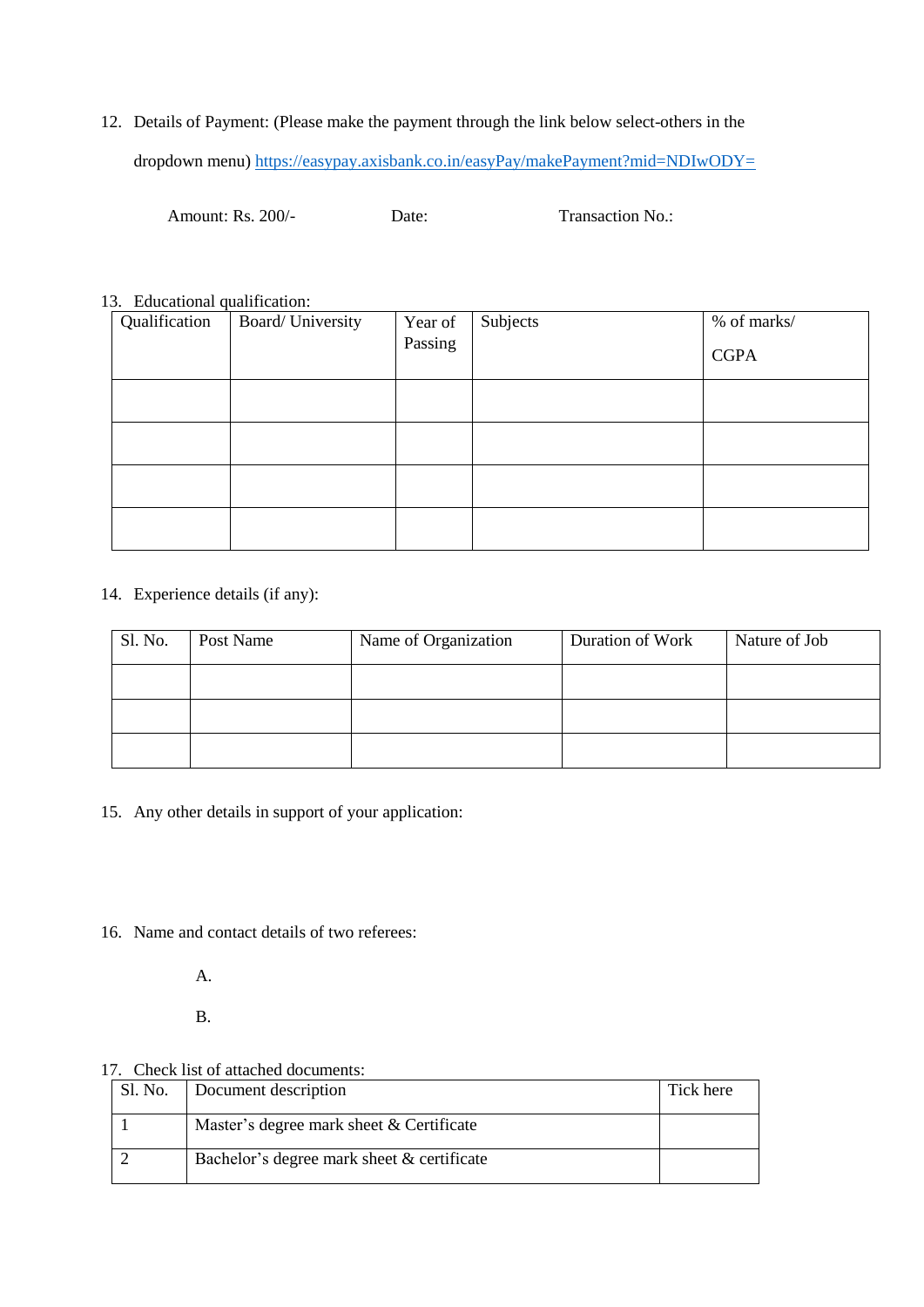| $10^{th}$ & $12^{th}$ mark sheets & certificates |  |
|--------------------------------------------------|--|
| SC/ST/OBC or PH certificate (if applicable)      |  |
| National examination qualification certificate   |  |
| Proof of Experience details if mentioned         |  |
| Age proof (Class X) certificate                  |  |
| Proof of Payment details                         |  |

#### 18. Declaration:

I declare that the information furnished in this application form is true in all aspects and I understand that in case any entry or information is found to be false, my admission shall be cancelled/terminated.

Place:

Date: (Signature)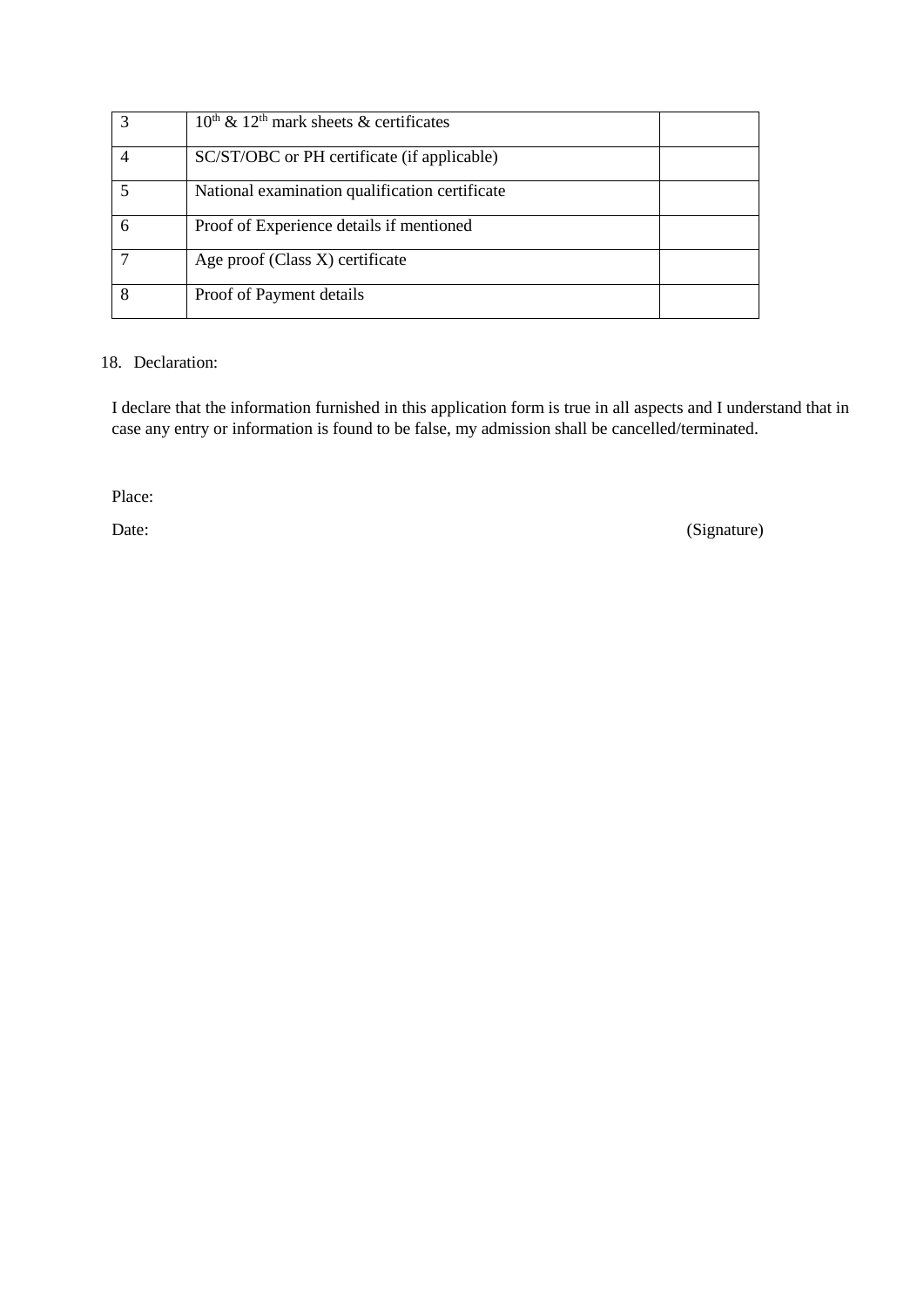Application no (for office use only):

----------------------------------------



# **INSTITUTE OF LIFE SCIENCES, BHUBANESWAR**

(An Autonomous Institute under the Department of Biotechnology, Govt. of India)

# **Application for Technician Training Program**

# **Last date of application (31/01/2021)**

| Advertisement Number and |
|--------------------------|
| Date                     |
|                          |

- 19. Full name (Capital Letter):
- 20. Name of Father/Husband:
- 21. Gender:
- 22. Date of birth:  $\frac{\text{Age as on } 31.01.2021:}{\text{Age as on } 31.01.2021:}$
- 23. Marital status:
- 24. Address for correspondence
- 25. Permanent address:
- 26. Contact no.:
- 27. Email:
- 28. Category: General/SC/ST/OBC (mark as applicable):
- 29. Physically handicapped (Yes/No):
- 30. Details of Payment: (Please make the payment through the link below select-skill devlopment)

Self-attested photograph (3.5 X 4.5 cm)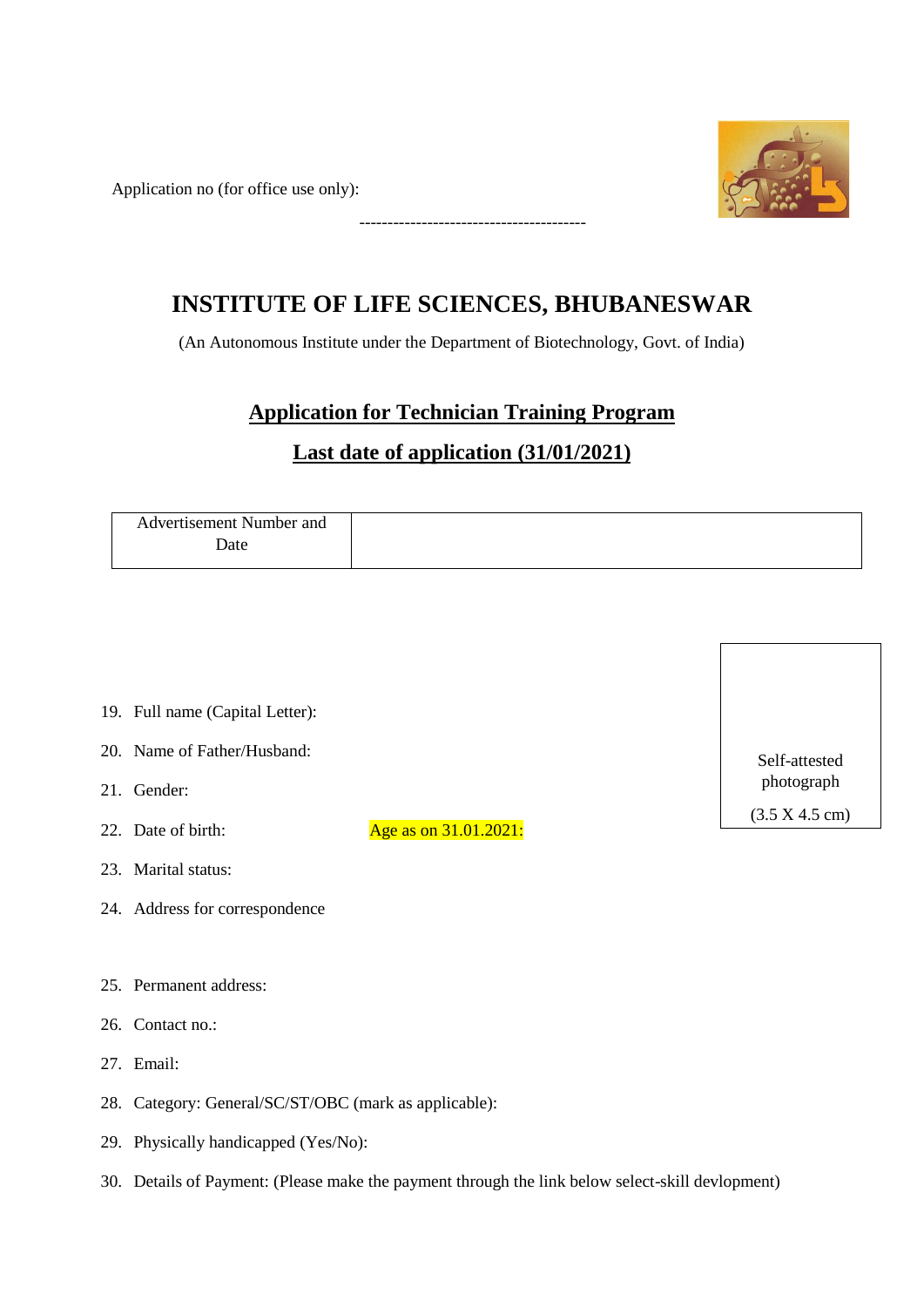## <https://easypay.axisbank.co.in/easyPay/makePayment?mid=NDIwODY=>

Amount: Date: Date: Transaction No.:

Fee-200

### 31. Educational qualification:

| Qualification | Board/University | Year of<br>Passing | Subjects | % of marks/<br><b>CGPA</b> |
|---------------|------------------|--------------------|----------|----------------------------|
|               |                  |                    |          |                            |
|               |                  |                    |          |                            |
|               |                  |                    |          |                            |
|               |                  |                    |          |                            |

### 32. Experience details (if any):

| Sl. No. | Post Name | Name of Organization | Duration of Work | Nature of Job |
|---------|-----------|----------------------|------------------|---------------|
|         |           |                      |                  |               |
|         |           |                      |                  |               |
|         |           |                      |                  |               |

33. Any other details in support of your application:

34. Name and contact details of two referees:

C.

D.